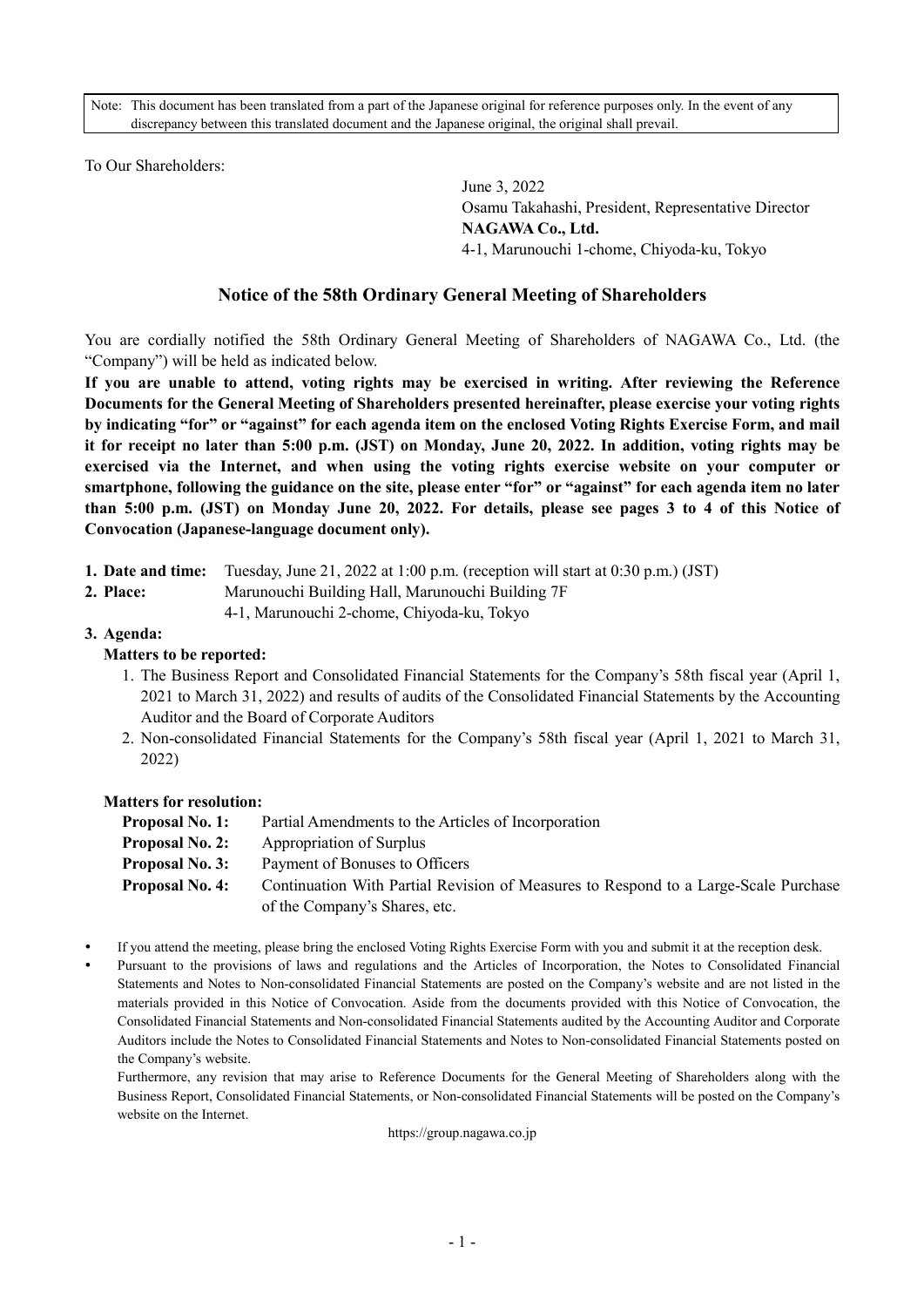## **Reference Documents for the General Meeting of Shareholders**

## **Proposal No. 1: Partial Amendments to the Articles of Incorporation**

1. Reasons for the proposal

Since the revised provisions provided for in the proviso to Article 1 of the Supplementary Provisions of the Act Partially Amending the Companies Act (Act No. 70 of 2019) are to be enforced on September 1, 2022, the Company proposes to make the following changes to its Articles of Incorporation in preparation for the introduction of the system for providing informational materials for the general meeting of shareholders in electronic format.

- (1) Article 15, paragraph (1) in "Proposed amendments" below will stipulate that the Company shall take measures for providing information that constitutes the content of reference documents for the general meeting of shareholders, etc. in electronic format.
- (2) Article 15, paragraph (2) in "Proposed amendments" below will establish the provision to limit the scope of the items to be stated in the paper-based documents to be delivered to shareholders who requested the delivery of paper-based documents.
- (3) Since the provision for Internet Disclosure and Deemed Provision of Reference Documents of the General Meeting of Shareholders, Etc. (Article 15 of the current Articles of Incorporation) will no longer be required, it will be deleted.
- (4) Accompanying the aforementioned new establishment and deletion, supplementary provisions regarding the effective date, etc. will be established.

## 2. Details of the amendments

The details of the amendments are as follows: (Amendments are underlined.)

| Current Articles of Incorporation                                 | Proposed amendments                                        |  |
|-------------------------------------------------------------------|------------------------------------------------------------|--|
| Chapter III                                                       | Chapter III                                                |  |
| General Meeting of Shareholders                                   | General Meeting of Shareholders                            |  |
| Article 15. (Internet Disclosure and Deemed Provision of          | (Deleted)                                                  |  |
| Reference Documents of the General Meeting of                     |                                                            |  |
| Shareholders, Etc.)                                               |                                                            |  |
| When the Company convenes a general meeting of                    |                                                            |  |
| shareholders, if it discloses information that is to be stated or |                                                            |  |
| presented in the reference documents for the general meeting of   |                                                            |  |
| shareholders, business report, financial statements and           |                                                            |  |
| consolidated financial statements through the internet in         |                                                            |  |
| accordance with the provisions prescribed by the Ministry of      |                                                            |  |
| Justice Order, it may be deemed that the Company has provided     |                                                            |  |
| this information to shareholders.                                 |                                                            |  |
| (Newly established)                                               | Article 15. (Measures, etc. for Providing Information in   |  |
|                                                                   | Electronic Format)                                         |  |
|                                                                   | When the Company convenes a general meeting of<br>1.       |  |
|                                                                   | shareholders, it shall take measures for providing         |  |
|                                                                   | information that constitutes the content of reference      |  |
|                                                                   | documents for the general meeting of shareholders, etc. in |  |
|                                                                   | electronic format.                                         |  |
|                                                                   | Among items for which the measures for providing<br>2.     |  |
|                                                                   | information in electronic format will be taken, the        |  |
|                                                                   | Company may exclude all or some of those items             |  |
|                                                                   | designated by the Ministry of Justice Order from           |  |
|                                                                   | statements in the paper-based documents to be delivered    |  |
|                                                                   | to shareholders who requested the delivery of paper-based  |  |
|                                                                   | documents by the record date of voting rights.             |  |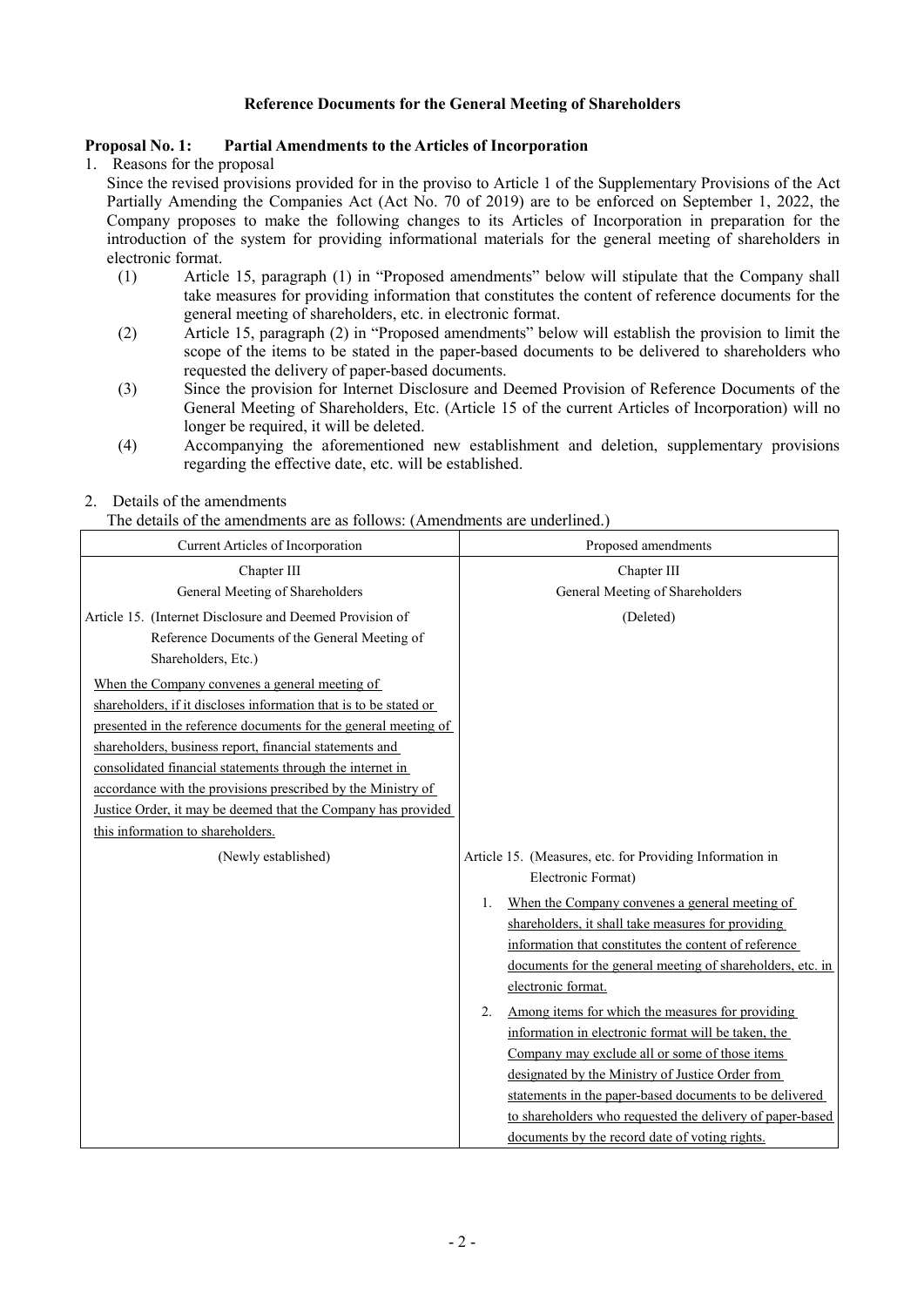| Current Articles of Incorporation                                                                                                                                                                                                                                                       | Proposed amendments                                                                                                                                                                                                                                                                                                                                                                                                                                                                                                                                                                                                                                                                                                                                                                                                                                                                                                                                                   |  |
|-----------------------------------------------------------------------------------------------------------------------------------------------------------------------------------------------------------------------------------------------------------------------------------------|-----------------------------------------------------------------------------------------------------------------------------------------------------------------------------------------------------------------------------------------------------------------------------------------------------------------------------------------------------------------------------------------------------------------------------------------------------------------------------------------------------------------------------------------------------------------------------------------------------------------------------------------------------------------------------------------------------------------------------------------------------------------------------------------------------------------------------------------------------------------------------------------------------------------------------------------------------------------------|--|
| (Supplementary Provisions)                                                                                                                                                                                                                                                              | (Supplementary Provisions)                                                                                                                                                                                                                                                                                                                                                                                                                                                                                                                                                                                                                                                                                                                                                                                                                                                                                                                                            |  |
| Article 1.                                                                                                                                                                                                                                                                              | Article 1.                                                                                                                                                                                                                                                                                                                                                                                                                                                                                                                                                                                                                                                                                                                                                                                                                                                                                                                                                            |  |
| The Company's description or record in the registry of lost share<br>certificates shall be stipulated in laws and regulations or the<br>Articles of Incorporation, and in accordance with the Rules for<br>Handling Shares stipulated by the Board of Directors.<br>(Newly established) | The Company's description or record in the registry of lost share<br>certificates shall be stipulated in laws and regulations or the<br>Articles of Incorporation, and in accordance with the Rules for<br>Handling Shares stipulated by the Board of Directors.<br>Article 2. (Transitional Measures for Measures, etc. for                                                                                                                                                                                                                                                                                                                                                                                                                                                                                                                                                                                                                                          |  |
|                                                                                                                                                                                                                                                                                         | Providing Information in Electronic Format)                                                                                                                                                                                                                                                                                                                                                                                                                                                                                                                                                                                                                                                                                                                                                                                                                                                                                                                           |  |
|                                                                                                                                                                                                                                                                                         | The deletion of Article 15 (Internet Disclosure and<br>Deemed Provision of Reference Documents for the<br>General Meeting of Shareholders, Etc.) in the pre-<br>amended Articles of Incorporation and the establishment<br>of the new Article 15 (Measures, etc. for Providing<br>Information in Electronic Format) in the amended Articles<br>of Incorporation shall be effective from September 1,<br>2022, the date of enforcement of the revised provisions<br>provided for in the proviso to Article 1 of the<br>Supplementary Provisions of the Act Partially Amending<br>the Companies Act (Act No. 70 of 2019).<br>Notwithstanding the provision of the preceding<br>paragraph, Article 15 (Internet Disclosure and Deemed<br>Provision of Reference Documents of the General<br>Meeting of Shareholders, Etc.) of the pre-amended<br>Articles of Incorporation shall remain effective regarding<br>any general meeting of shareholders held on a date within |  |
|                                                                                                                                                                                                                                                                                         | six months from September 1, 2022.<br>The provisions in this article shall be deleted on the date                                                                                                                                                                                                                                                                                                                                                                                                                                                                                                                                                                                                                                                                                                                                                                                                                                                                     |  |
|                                                                                                                                                                                                                                                                                         | when six months have elapsed from September 1, 2022 or                                                                                                                                                                                                                                                                                                                                                                                                                                                                                                                                                                                                                                                                                                                                                                                                                                                                                                                |  |
|                                                                                                                                                                                                                                                                                         | three months have elapsed from the date of the general<br>meeting of shareholders in the preceding paragraph,                                                                                                                                                                                                                                                                                                                                                                                                                                                                                                                                                                                                                                                                                                                                                                                                                                                         |  |
|                                                                                                                                                                                                                                                                                         | whichever is later.                                                                                                                                                                                                                                                                                                                                                                                                                                                                                                                                                                                                                                                                                                                                                                                                                                                                                                                                                   |  |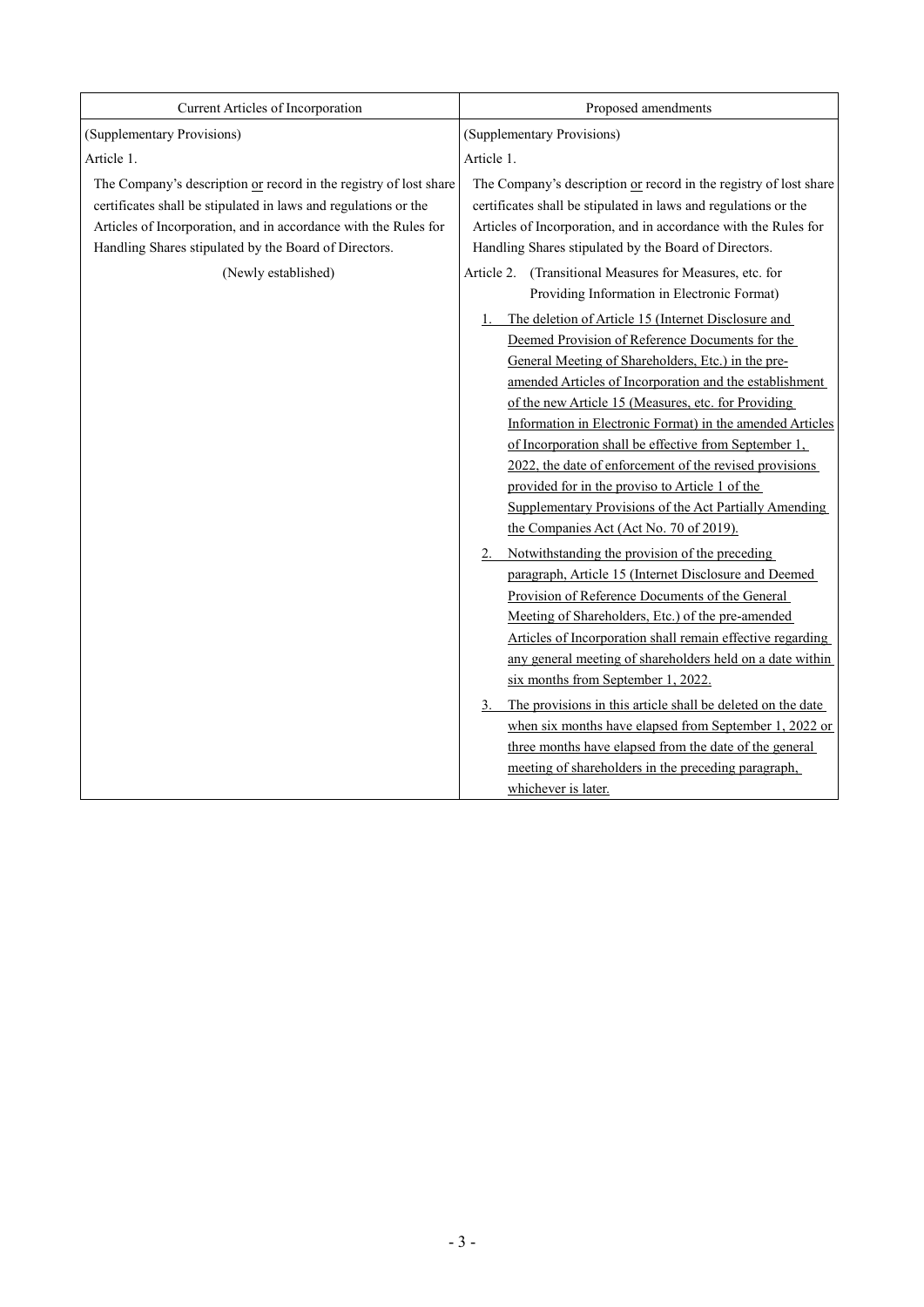## **Proposal No. 2: Appropriation of Surplus**

The Company's view is distribution of profits to shareholders is one of the most important managerial issues. The Company's businesses consist of construction, the sales business, and the rental business. Regarding the rental business, due to characteristics of the business demanding several years from investment to collection, and considering the progress of the business, the basic policy is to consider distribution of profit for each fiscal year, comprehensively taking into consideration future business development, and capital investment, etc., for the longterm.

Based on the above, while carefully examining capital requirements for future capital investments, etc., and a "total shareholder return ratio\*" of 30% has been adopted as a general rule, with shareholder returns provided via methods such as increased dividends and acquisition of treasury shares.

#### **1. Year-end dividends**

The Company has given consideration to matters including the business performance of the fiscal year and future business development, and it proposes to pay year-end dividends for the fiscal year as follows:

| Type of dividend property                                 | Cash            |                                                    |  |
|-----------------------------------------------------------|-----------------|----------------------------------------------------|--|
|                                                           |                 |                                                    |  |
| Allotment of dividend property and their aggregate amount |                 | $\frac{1265}{120}$ per common share of the Company |  |
|                                                           | Total dividends | ¥1,021,970,690                                     |  |
|                                                           |                 |                                                    |  |
| Effective date of dividends of surplus                    | June 22, 2022   |                                                    |  |

#### **2. Other matters regarding the appropriation of surplus**

Regarding internal reserves, aiming to strengthen a management base that prepares for future positive business development, the Company proposes the following:

| Item and amount of increased surplus   | l General reserve:                                | ¥2,000,000,000 |
|----------------------------------------|---------------------------------------------------|----------------|
|                                        |                                                   |                |
| I Item and amount of decreased surplus | Retained earnings carried forward: ¥2,000,000,000 |                |

Total shareholder return ratio: Percentage of the total amount of dividends and acquisition of treasury shares corresponding to profits.

Furthermore, the total shareholder return ratio for the 58th fiscal year is 52.6%.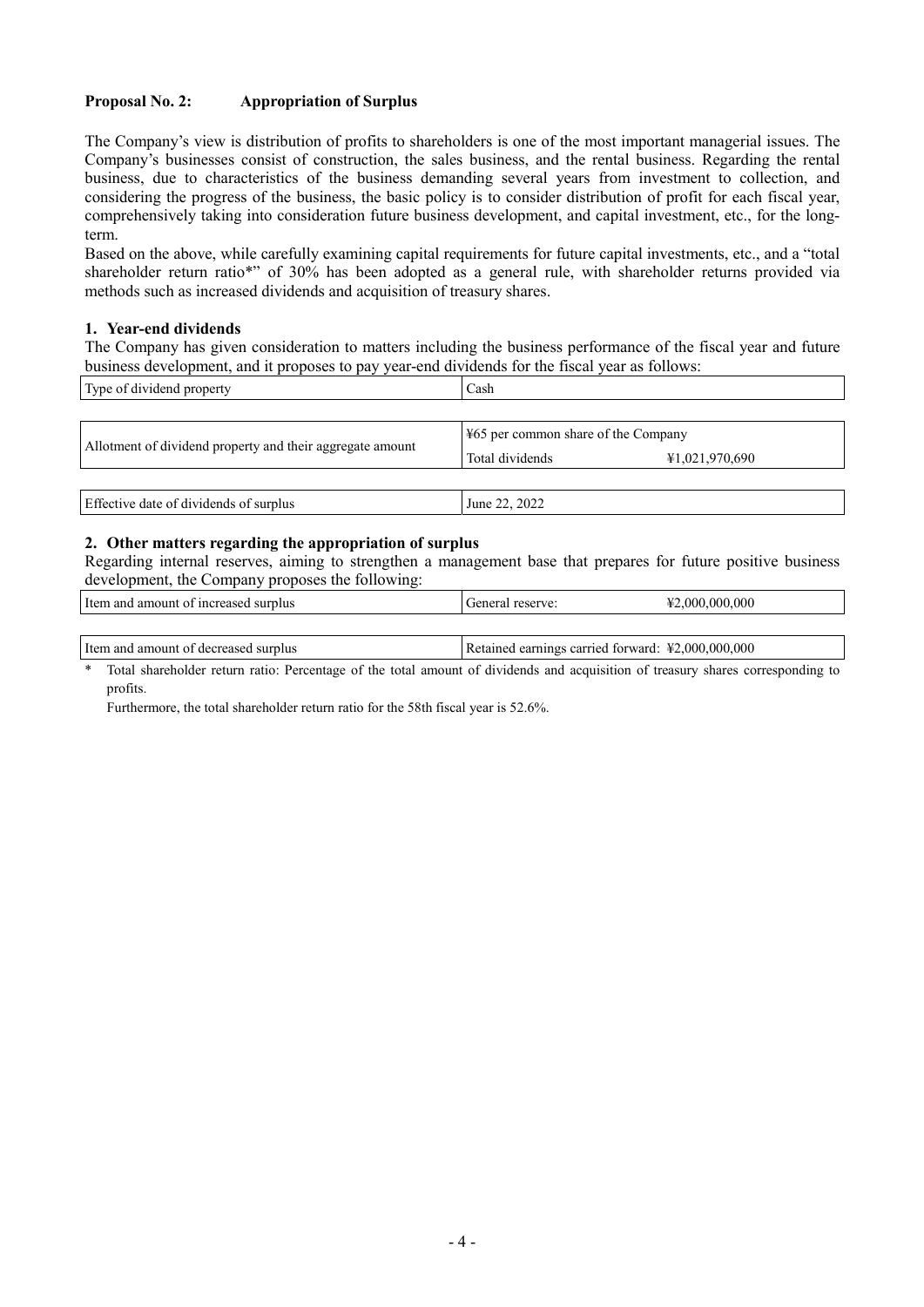## **Proposal No. 3:** Payment of Bonuses to Officers

In regard to the eight Directors (of which four are External Directors) and four Corporate Auditors (of which two are External Auditors) at the end of the fiscal year, a total amount of bonuses to Officers of ¥66,600,000 (¥52,600,000 for Directors, ¥14,000,000 for Auditors) will be paid. This proposal has been decided by the Board of Directors following deliberation by the Nomination and Remuneration Committee, while comprehensively taking into account business results of the fiscal year, the Officer remuneration system and level of remuneration, current number of Officers, etc. Furthermore, the amount for each Director and each Auditor will be entrusted to discussions by the Board of Directors for Directors, and between Auditors for Auditors.

| Payment of Bonuses to Officers                                 | ¥66,600,000 |
|----------------------------------------------------------------|-------------|
|                                                                |             |
| For the eight Directors (of which four are External Directors) | ¥52,600,000 |
|                                                                |             |

| For the four Corporate Auditors (of which two are External $\left  \frac{1}{4} \right  4,000,000$<br>Auditors) |  |
|----------------------------------------------------------------------------------------------------------------|--|
|----------------------------------------------------------------------------------------------------------------|--|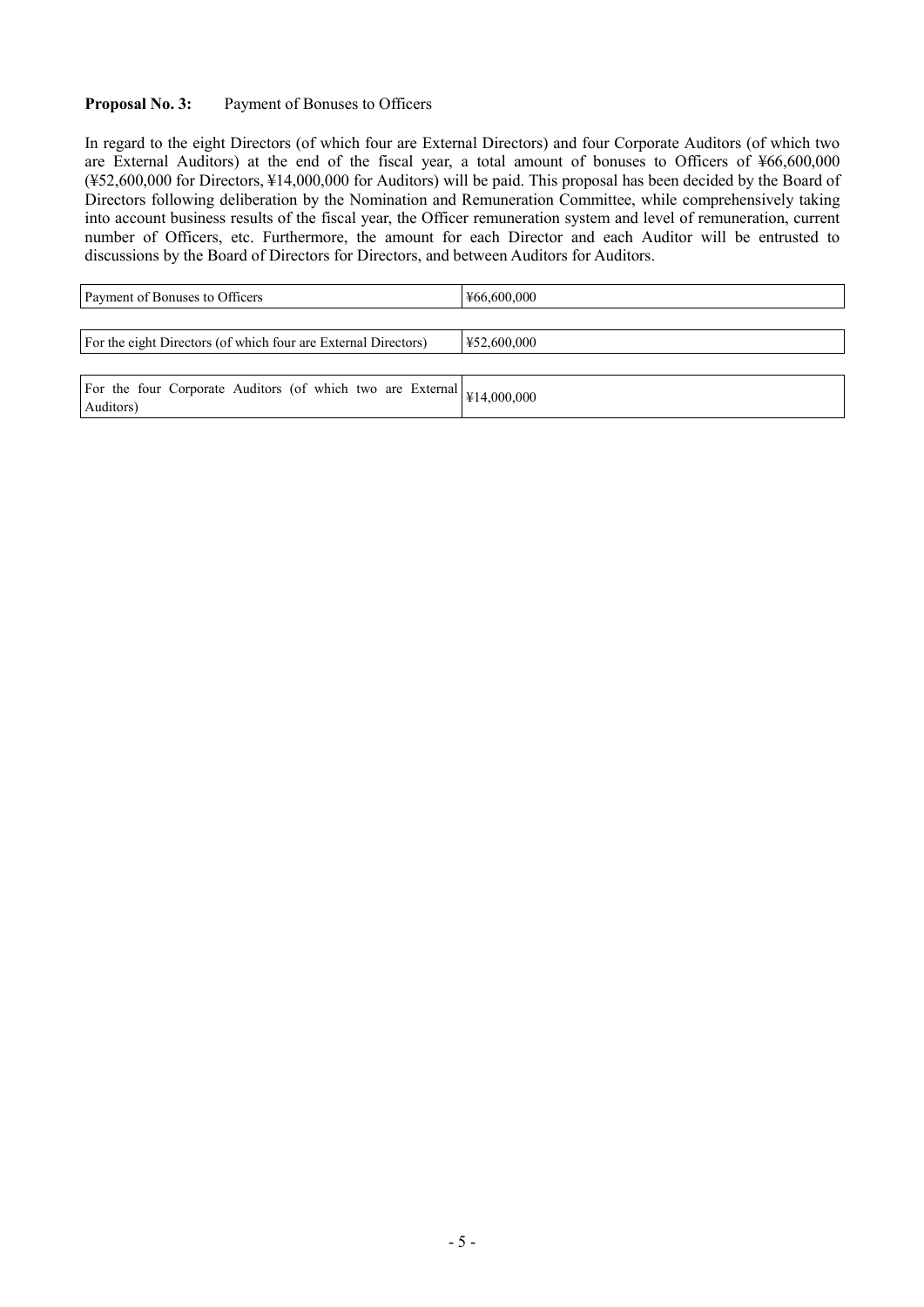## **Proposal No. 4:** Continuation With Partial Revision of Measures to Respond to a Large-Scale Purchase of the Company's Shares, etc.

At the Company's Board of Directors meeting held on May 14, 2021, the Company passed a resolution to make partial changes to and continue "measures to respond to a large-scale purchase of the Company's shares, etc." as initiatives to prevent unsuitable parties from controlling decisions on policies of the Company's financial affairs and business (Article 118, item (iii)-2 of the Regulations for Enforcement of the Companies Act), reflecting the basic policy regarding the state of parties who control decisions on policies of the Company's financial affairs and business (Prescribed in the main sentence of Article 118, item (iii) of the Regulations for Enforcement of the Companies Act; hereinafter the "Basic Policy"). Approval from the shareholders was obtained at the Company's 57th Ordinary General Meeting of Shareholders held on June 23 of the same year (hereinafter the "Former Plan").

The Former Plan aims to ensure that on the occasion of a proposal of a large-scale purchase act concerned with the Company's shares, both the proponent of the large-scale purchase act and the Company's Board of Directors swiftly provide necessary and sufficient information, views, and proposals to enable shareholders to accurately make a decision on the impact, etc., of said proposal contents on the Company's corporate value and the common interest of shareholders, in addition to securing necessary and sufficient time for consideration.

The Company, in regard to the Former Plan, taking into consideration subsequent changes in social and economic conditions, the situation of takeover defense measures and development of various discussions, and the intent, etc., of the corporate governance code, considered its current state including the pros and cons of continuation from the point of view of aiming to improve the Company's corporate value in addition to the common interest of shareholders.

And, at the Company's Board of Directors meeting held on May 13, 2022, with approval from all Directors including External Directors, with the condition of approval from shareholders at the General Meeting of Shareholders, a resolution to continue the Former Plan was passed with partial revisions, and you are hereby notified ("measures to respond to a large-scale purchase of the Company's shares, etc." indicated below after revisions will be the "Plan," as below.).

Furthermore, the term of validity for the Plan is the conclusion of the Company's Ordinary General Meeting of Shareholders of the last fiscal year ending within three years from the conclusion of this General Meeting of Shareholders. The Plan's primary points of revision are as follows.

The Plan's primary points of revision

1) The definition of large-scale purchases subject to the Plan has been revised.

2) In addition, in order for the Plan to be easily understood, amendments to words, arrangement of wording, etc., have been conducted.

Please see the Company's IR information homepage for specifics on the Plan's outline, etc.

https://group.nagawa.co.jp/news/auto\_20220513546679/pdfFile.pdf

## **The Plan's points of revision**

To continue the Plan, in regard to the definition of large-scale purchases, revisions to the ownership ratio of share certificates, etc., a trigger condition, will be conducted, reducing the ratio from 22% to 20% (hereinafter the "Revisions").